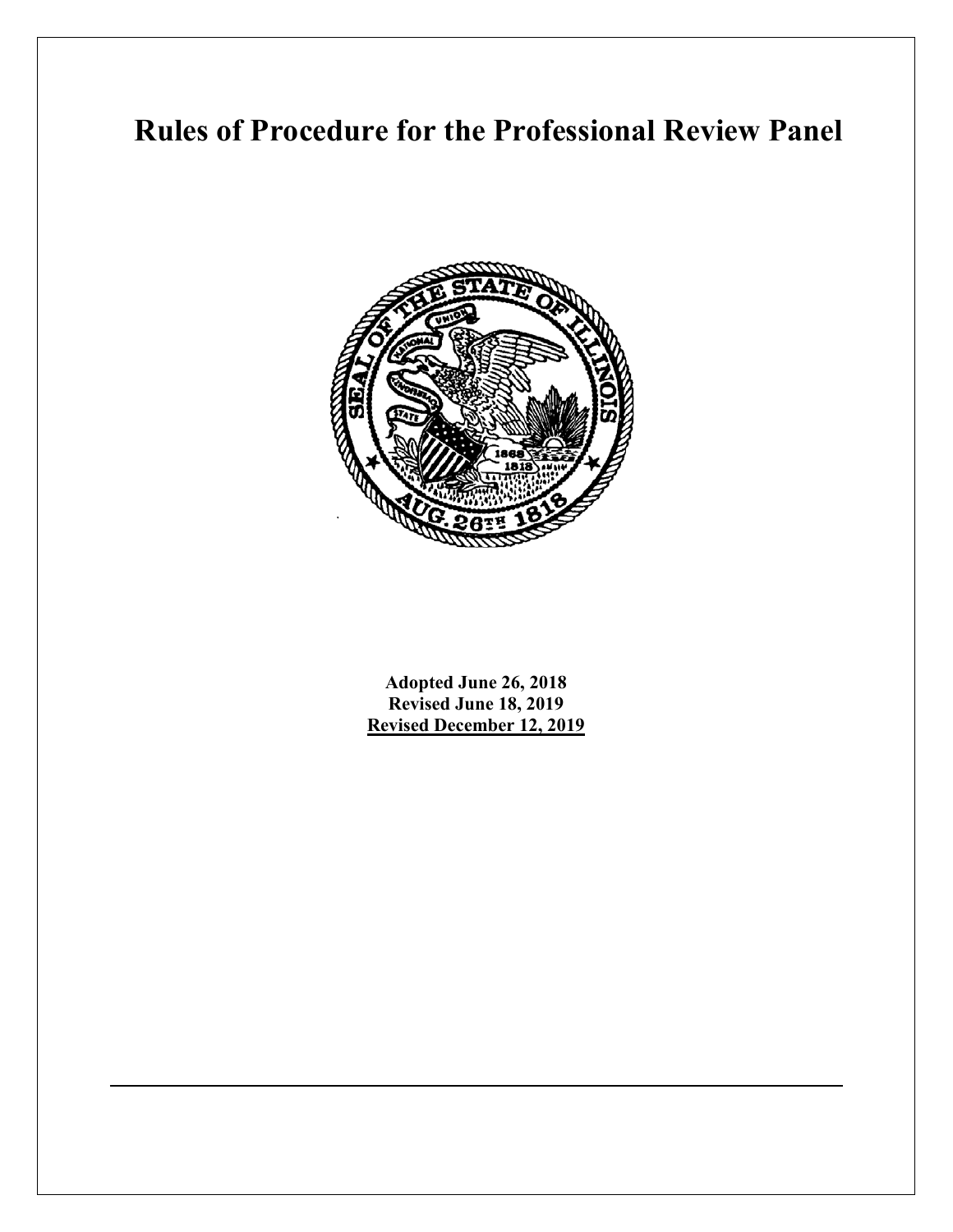The Professional Review Panel operates pursuant to the authority of 105 ILCS 18-8.15.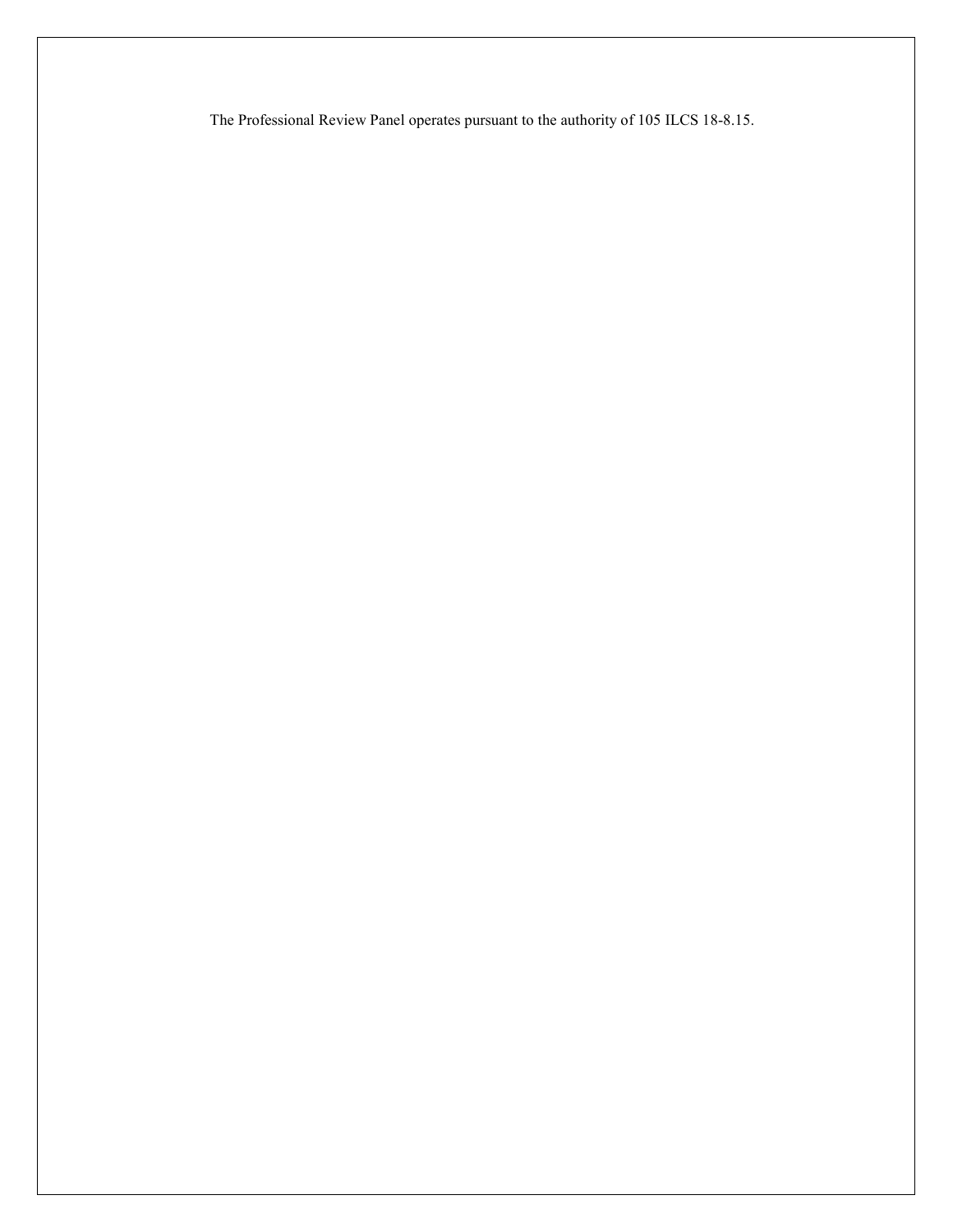## **Table of Contents**

| <b>Section I.</b>    |                                                                                                 |  |
|----------------------|-------------------------------------------------------------------------------------------------|--|
| <b>Section II.</b>   |                                                                                                 |  |
| <b>Section III.</b>  |                                                                                                 |  |
| <b>Section IV.</b>   |                                                                                                 |  |
| <b>Section V.</b>    |                                                                                                 |  |
| <b>Section VI.</b>   |                                                                                                 |  |
| <b>Section VII.</b>  | Ethics and Sexual Harrassment Training, Open Meetings Act Training, and Conflicts of Interest 4 |  |
| <b>Section VIII.</b> |                                                                                                 |  |
| <b>Section IX.</b>   |                                                                                                 |  |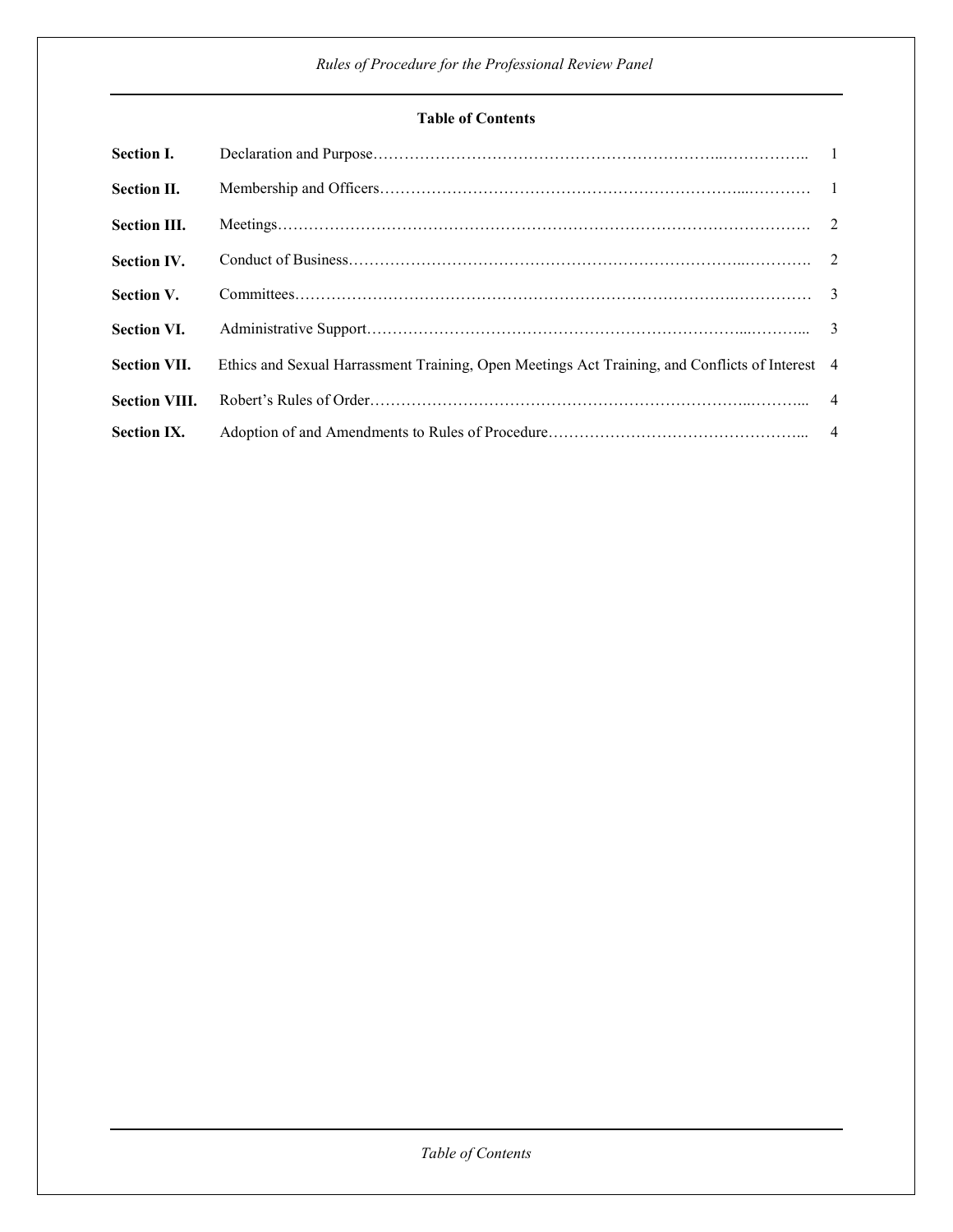## **Section I—Declaration and Purpose**

- Section 1.1 The Professional Review Panel (the "Panel"), in order to fulfill its statutory purpose and responsibilities under 105 ILCS 18-8.15 and to serve the citizens of Illinois, hereby establishes Rules of Procedure to direct its operations. It is the purpose of these Rules of Procedure to clarify the means by which the Panel will perform its functions, delegate authority without avoiding responsibility, and respond to the requirements of its legislative mandate.
- Section 1.2 Pursuant to 105 ILCS 18-8.15, the Panel is created to study and review topics related to the implementation and effect of Evidence-Based Funding (EBF), as assigned by a joint resolution or Public Act of the General Assembly or a motion passed by the State Board of Education. The Panel must provide recommendations to and serve the Governor, General Assembly, and the State Board.

### **Section II—Membership and Officers**

- Section 2.1 Members of the Panel are selected pursuant to the appointment specifications noted in 105 ILCS 18-8.15.
- Section 2.2 Vacancies in membership will be filled in accordance with the appointment authority detailed in 105 ILCS 18-8.15.
- Section 2.3 The State Superintendent or his or her designee must serve as a voting member and chairperson of the Panel.
- Section 2.4 The State Superintendent must appoint a vice chairperson from the membership of the Panel.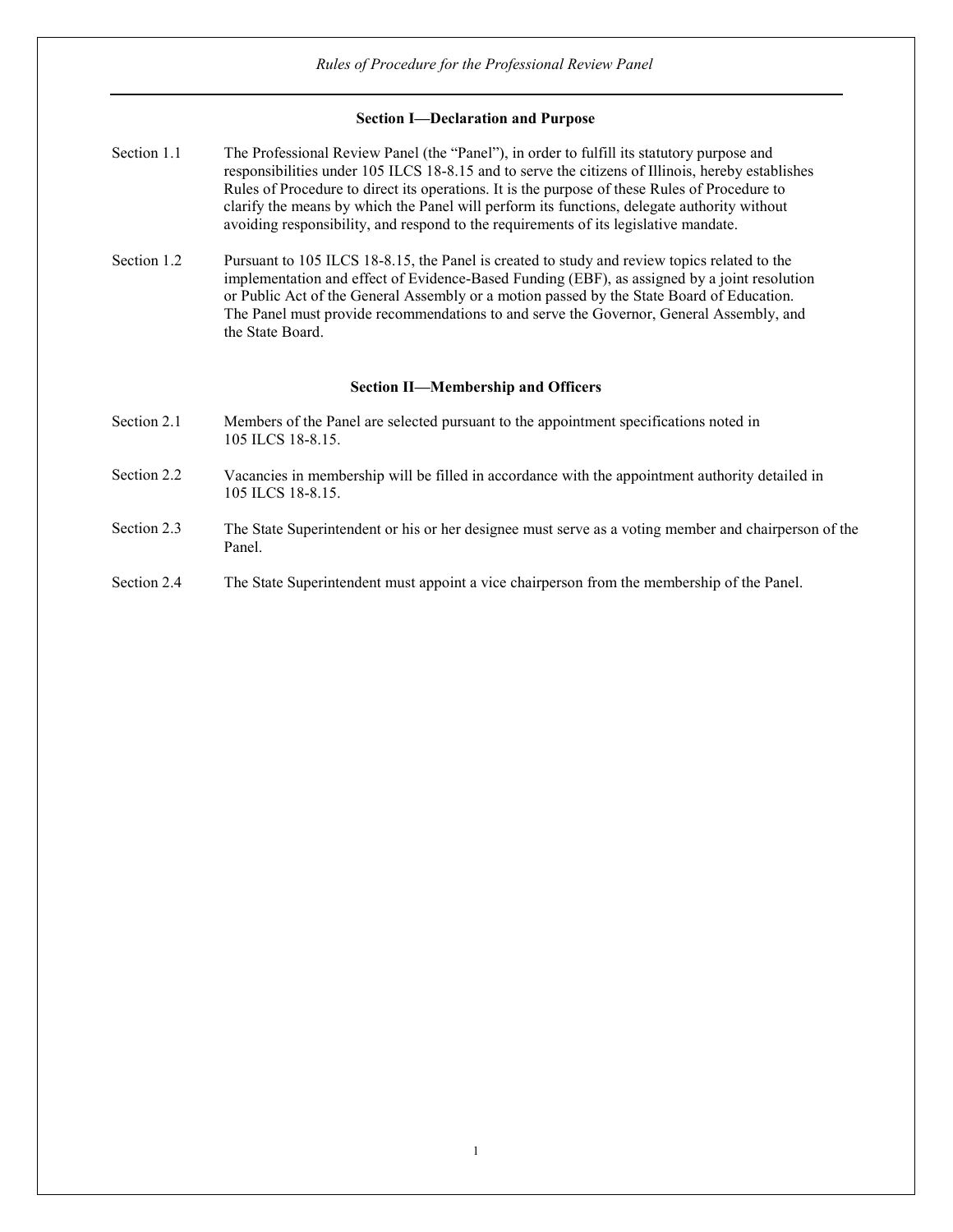## **Section III—Meetings**

- Section 3.1 All meetings of the Panel, including committee meetings and public hearings, shall be open to the public and comply with the Open Meetings Act.
- Section 3.2 Regular meetings of the Panel shall be held at a time and location determined by the Chairperson in consultation with designated staff of the Illinois State Board of Education ("Board"). The Chairperson, at his/her discretion, may cancel or reschedule any regular meeting by written notice within a reasonable time prior to the scheduled meeting date. The time and place of all such meetings scheduled or rescheduled shall be given to the Panel members at least seven calendar days prior to this meeting date.
- Section 3.3 Special meetings of the Panel may be called at the discretion of the Chairperson in consultation with the Board or by request of a majority of Panel members. An Agenda, together with a notice of the time and place of any such meeting, must be provided to the Panel members at least five calendar days prior thereto. Only matters contained in the Agenda shall be discussed at any special meeting. The Chairperson may cancel a special meeting at his or her discretion, provided that a meeting called by the Panel members may be canceled only with their consent.
- Section 3.4 The Chairperson shall prepare an Agenda of business scheduled for deliberation prior to each meeting. The approval of Minutes from the previous meeting and a public comment opportunity shall be included on each Agenda. The Agenda shall be distributed to the members of the Panel at least seven calendar days prior to a scheduled meeting. Any member may have an item placed on the Agenda by notifying the Chairperson of his or her desires in that regard in writing at least seven days prior to the Panel meeting. Such notification should also include a copy of any written materials that the member wishes to distribute to the Panel. In addition, there shall always be a category titled "New Business" for the initiation of emergent matters on every Agenda, except on a special meeting.

## **Section IV—Conduct of Business**

- Section 4.1 In order to transact business, a simple majority of those appointed to and seated on the Panel must be present at the initial roll call at the commencement of any regular or special meeting and they shall constitute a quorum. Panel members attending in person, by video teleconference, or by telephone shall be considered present, as permitted by the Open Meetings Act. If a quorum is not present at the scheduled time of the meeting, the Chairperson may continue a roll call for a reasonable time. Thereafter, if a quorum is not reached, the meeting may continue, provided no official action is taken. Official action may be taken if and when a quorum is subsequently reached.
- Section 4.2 The Panel must advance recommendations based on a three-fifths majority vote of Panel members present and voting. Motions shall be made and seconded by Panel members before being called for a vote. A motion shall not be made and seconded by the same Panel member.
- Section 4.3 The Chairperson shall have the right to call for a vote by voice vote, unless there is an objection by one member, in which case a roll call vote shall be taken. The Minutes shall reflect the results of each roll call.
- Section 4.4 Proxy votes shall not be permitted. A Panel member must be present to record his or her vote and to present a motion or motions. Panel members, when unable to attend, may present signed and dated written communications that may be distributed or read to Panel members by the Chairperson; a motion or motions may be made by other members concerning the contents of such communications.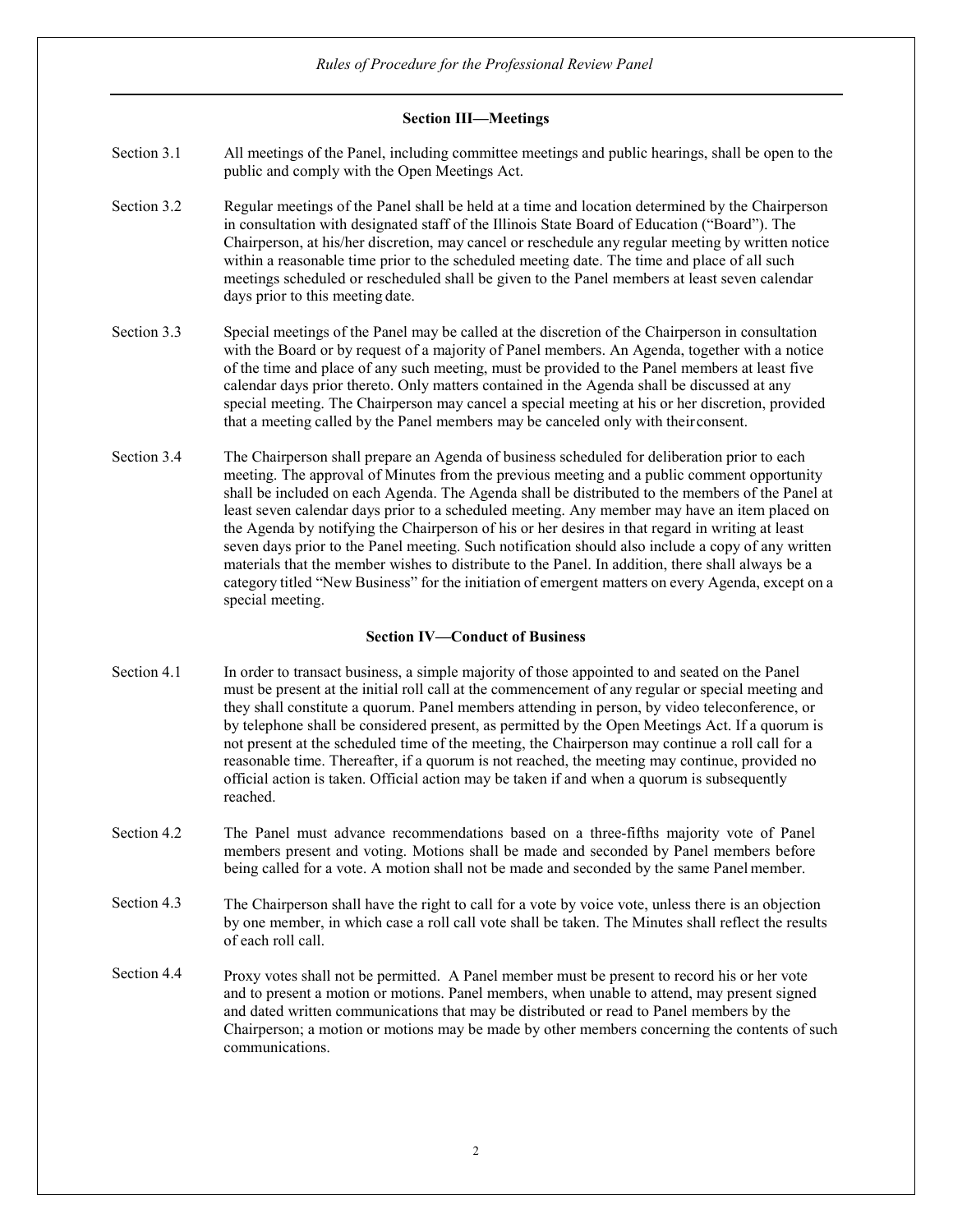|             | Rules of Procedure for the Professional Review Panel                                                                                                                                                                                                                                                                                                                                                                                                                                                                                                                                                                                                        |
|-------------|-------------------------------------------------------------------------------------------------------------------------------------------------------------------------------------------------------------------------------------------------------------------------------------------------------------------------------------------------------------------------------------------------------------------------------------------------------------------------------------------------------------------------------------------------------------------------------------------------------------------------------------------------------------|
| Section 4.5 | Minutes of each meeting shall be approved by the Panel as required by the Open Meetings Act.<br>Copies of the approved Minutes shall be posted online and made available to anyone who<br>requests them in accordance with the Open Meetings Act.                                                                                                                                                                                                                                                                                                                                                                                                           |
| Section 4.6 | Members of the public may comment at each meeting subject to reasonable constraints.<br>Participants are expected to follow these guidelines:                                                                                                                                                                                                                                                                                                                                                                                                                                                                                                               |
|             | 1. Address the Panel only at the appropriate time as indicated on the Agenda and when<br>recognized by the Chairperson.                                                                                                                                                                                                                                                                                                                                                                                                                                                                                                                                     |
|             | 2. Identify oneself and be brief. Ordinarily, comments shall be limited to five minutes.                                                                                                                                                                                                                                                                                                                                                                                                                                                                                                                                                                    |
|             | 3. In the interest of time, the Chairperson may shorten public comment to give the<br>maximum number of participants the opportunity to speak.                                                                                                                                                                                                                                                                                                                                                                                                                                                                                                              |
|             | 4. Conduct oneself with respect and civility toward others.                                                                                                                                                                                                                                                                                                                                                                                                                                                                                                                                                                                                 |
|             | <b>Section V-Committees</b>                                                                                                                                                                                                                                                                                                                                                                                                                                                                                                                                                                                                                                 |
| Section 5.1 | The Chairperson may create committees and shall appoint all committee members, chairpersons<br>and vice-chairpersons, all of whom shall serve at his or her pleasure. Committee activities shall<br>be consistent with the provisions of these Rules of Procedure and governed by the actions of the<br>Chairperson and/or the Panel.                                                                                                                                                                                                                                                                                                                       |
| Section 5.2 | Committees shall exercise those powers as are appropriate to their mission and responsibility.<br>They also shall have such other powers and duties as designated by the Chairperson. Committee<br>reports and recommendations shall be submitted to the Chairperson within the time prescribed by<br>him or her and they shall be advisory only.                                                                                                                                                                                                                                                                                                           |
| Section 5.3 | Committee meetings shall be scheduled by the Chairperson or the committee chairperson in<br>consultation with designated staff of the Board and shall be subject to provisions of Section<br>III of these Rules of Procedures.                                                                                                                                                                                                                                                                                                                                                                                                                              |
| Section 5.4 | In order to transact business, a majority of those appointed to and seated on a committee must be<br>present at the initial roll call at the commencement of any regular or special meeting. Committee<br>members attending in person, by video teleconference, or by telephone shall be considered present. If<br>a quorum is not present at the scheduled time of the meeting, the committee chairperson may<br>continue a roll call for a reasonable time. Thereafter, if a quorum is not reached, the meeting may<br>continue, provided no official action is taken. If a quorum is subsequently reached, official action<br>may be taken at that time. |
| Section 5.5 | The provisions of Sections 4.2 through 4.6 apply to committees of the Panel and the<br>committee chairperson shall fulfill the role of Chairperson for committee meetings.                                                                                                                                                                                                                                                                                                                                                                                                                                                                                  |
| Section 5.6 | Each committee member may request up to two individuals to serve as non-voting<br>participants of the committee to provide support to the committee. Requests must be<br>submitted to and approved by the Chairperson of the Panel.                                                                                                                                                                                                                                                                                                                                                                                                                         |
|             | <b>Section VI-Administrative Support</b>                                                                                                                                                                                                                                                                                                                                                                                                                                                                                                                                                                                                                    |
| Section 6.1 | The Board shall provide administrative support to the Panel.                                                                                                                                                                                                                                                                                                                                                                                                                                                                                                                                                                                                |
| Section 6.2 | The Board shall create and maintain a website for the Panel that shall serve to inform the public<br>about the Panel.                                                                                                                                                                                                                                                                                                                                                                                                                                                                                                                                       |
|             | 3                                                                                                                                                                                                                                                                                                                                                                                                                                                                                                                                                                                                                                                           |